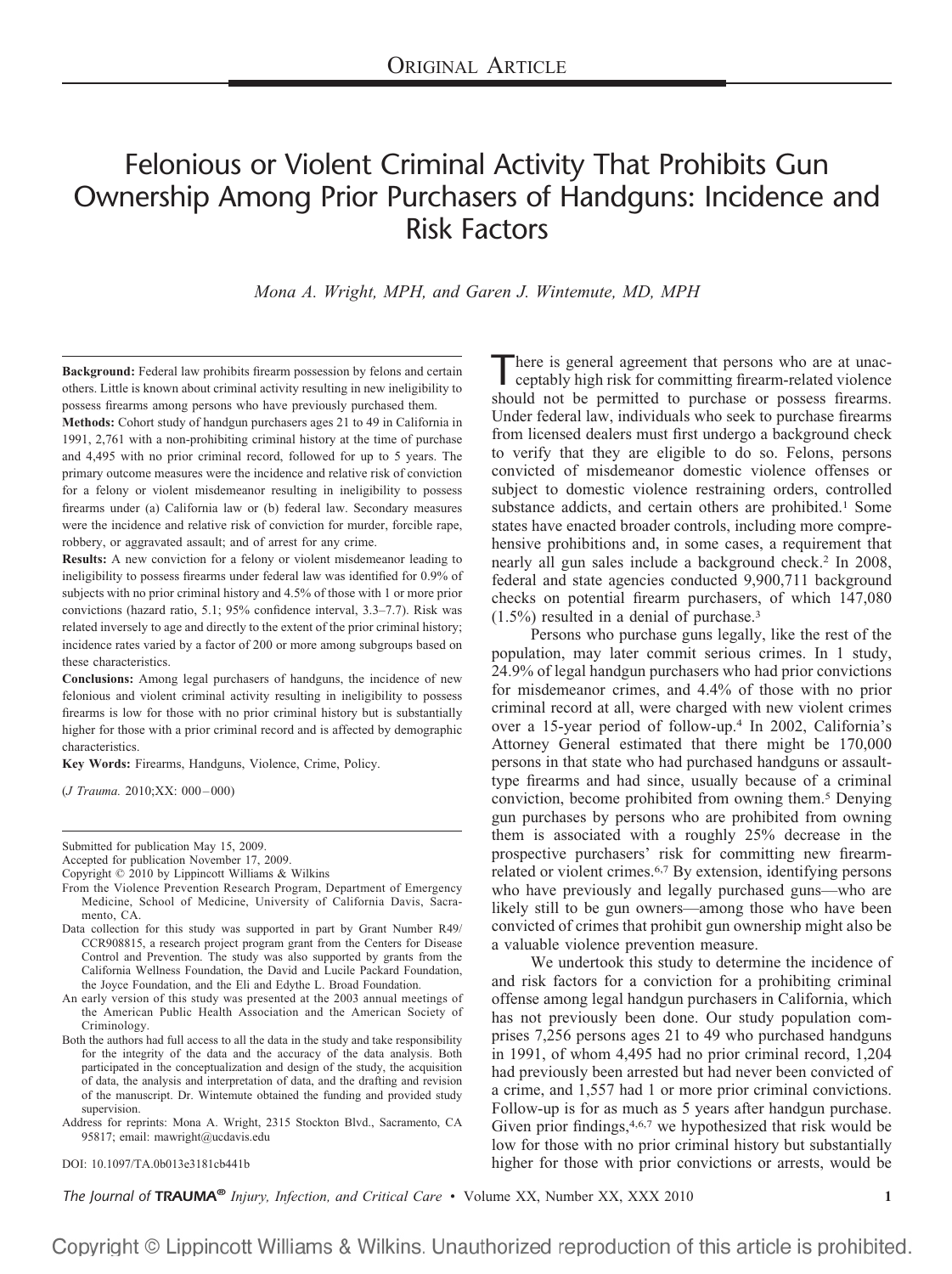directly related to the extent of a prior criminal history, would be inversely related to age, and would be unrelated to gender.

## **MATERIALS AND METHODS**

## **Identifying the Study Population**

The California Department of Justice (CDOJ) provided records for all handgun purchases from licensed gun dealers in 1991. We identified the study population following procedures described previously.4 After eliminating multiple entries for persons who had purchased more than 1 handgun, the purchase records were stratified by the presence or absence of a CDOJ identifying number indicating that, at the time of purchase, the buyer had an identification record on file at CDOJ and therefore might have a criminal history. (Most purchase records with identifying numbers were known to be for persons whose identification records at CDOJ related to pre-employment screening or other matters.) One sample was then drawn from each stratum: 6,300 with an identification number and 4,000 without. The sample size was such as to yield cohorts sufficient, based on prior results,<sup>4</sup> to detect a relative risk of 1.5 to 2.0, depending on the outcome measure, with a power of 0.9 or higher.

Criminal records were requested for all potential subjects. All persons having criminal records at the time of handgun purchase (including a small number whose handgun purchase records had no CDOJ identifying number) were assigned to the prior criminal history cohort. Persons without identifying numbers who proved to have no criminal record at the time of handgun purchase were assigned to the no prior criminal history cohort, along with a random sample of persons whose identifying numbers proved to be for reasons other than a prior criminal record. The size of this sample reflected our best estimate of the proportion of all handgun purchasers who had an identification number but no criminal record.

The age range for the initial samples was 21 years to 54 years. To minimize the impact of CDOJ's practice of purging inactive criminal records from its archives, which was done more commonly for persons above age 50,<sup>4</sup> we excluded 514 persons ages 50 to 54. Records for 285 potential subjects ages 21 to 49 had also been purged. They were excluded from the study population, and a sensitivity analysis was added to assess the impact on our results.

We also excluded 56 persons with a prior criminal history that, on our review, appeared to prohibit them from purchasing firearms. Fourteen had been convicted of a prohibiting misdemeanor within 10 years of their purchase (California's misdemeanor prohibitions expire after 10 years); 24 had been convicted of a felony; 17 had been adjudicated as juveniles for crimes that would have been felonies had these persons been adjudicated as adults; the record for 1 person could not be located.

## **Data Acquisition and Management**

We used double data entry procedures throughout, with automated and manual comparisons. Differences were resolved by discussion led by a senior staff member.

Demographic information was available from the handgun purchaser records; this information was variably provided by either the purchaser or the seller. For subjects having criminal records, all charges and convictions were recorded. Information on restraining orders was not available. The misdemeanors for which a conviction prohibits firearm ownership under California law are specified in statute.8 We included only convictions for a misdemeanor having domestic violence as a required element of the offense as prohibiting firearm ownership under federal law, as we did not have information on the facts surrounding individual offenses. Felony convictions were usually identified as such in the criminal record; if the nature of the conviction was not specified, we required that the offense be specified as a felony in the California Penal Code. The violent Crime Index offenses are defined as murder, forcible rape, robbery, and aggravated assault.

The follow-up period began 15 days after the application for handgun purchase—the first day on which legal acquisition of the gun could have occurred. Following procedures that have been described previously,4,7 we verified subjects' continuing residence in California for up to 5 years afterward, independent of any instances of criminal activity, using driver's license, credit agency, and death records. Subjects were considered to be at risk for only so long as their residence in California could be verified and only arrests and convictions occurring in the state were included in the analysis.

## **Statistical Analysis**

Our primary outcome events were first new convictions for felony or prohibiting misdemeanor crimes under either California or federal law. Secondary outcome measures were first new convictions for violent Crime Index offenses, and first new arrests. Arrest is often used as a measure of the incidence of new criminal activity $9-11$  and has been used in prior studies of criminal activity among gun purchasers.4,6 Incidence rates for all outcomes were calculated as the number of subjects who experienced each outcome divided by the total person-time at risk. The probability of sustaining an outcome event during follow-up was estimated by the Kaplan-Meier method.12 The significance of differences in probabilities was assessed by the log-rank statistic.

Cox proportional hazards regression was used to calculate hazard ratios (HRs) and 95% confidence intervals (CIs). Models including age, sex, and, where appropriate, number of prior convictions were used to estimate adjusted HRs. (Race or ethnicity was not used in the regression analyses given its varying sources.) Age was stratified  $(21-24, 25-34, 35-49)$  as was prior criminal history (none; 1 or more arrests, but no convictions; 1; 2; or 3 or more convictions).

For the sensitivity analysis, we repeated the main regressions with persons whose criminal records had been purged added to the data under the assumptions of (1) no occurrence of any outcome event and (2) follow-up for the entire 5-year observation period. To compare rates in our study population with those of the adult population of California, crude arrest and conviction rates for study subjects

**2** *© 2010 Lippincott Williams & Wilkins*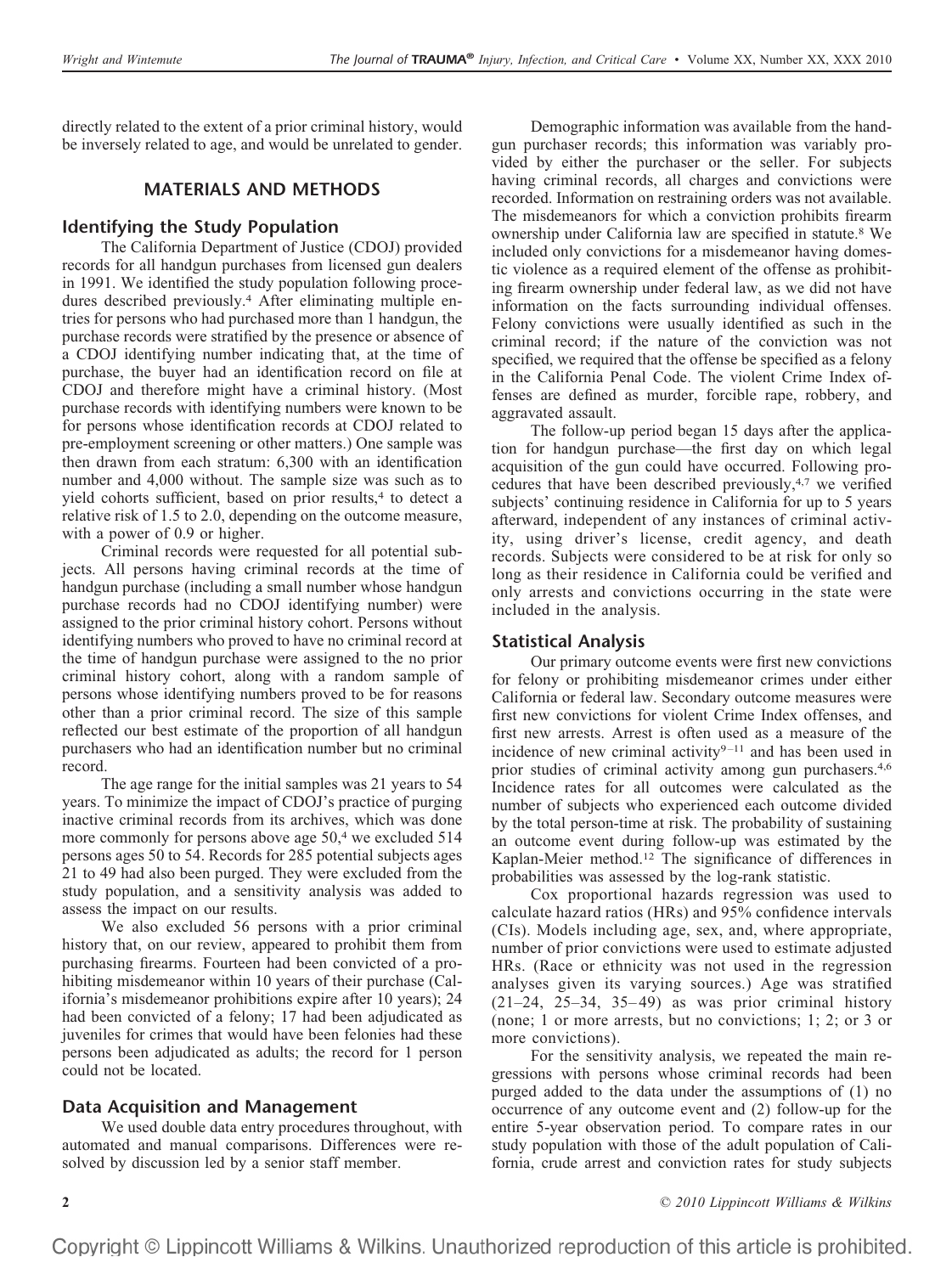were calculated as the total number of arrests and convictions divided by the person time at risk. Arrests on multiple charges were counted as single events; each conviction was counted separately. Rates for the adult population of California (ages  $18-69$ ) were available from published reports.<sup>13–18</sup>

The significance of differences between subjects with and without independent follow-up was estimated using the  $\chi^2$  statistic. All tests of significance were 2-sided, with  $p < 0.05$  taken to represent statistical significance. SAS software was used for all procedures (PC-SAS, Version 9.1, SAS Institute, Cary, NC). This study was approved by the institutional review board of the University of California, Davis.

#### **RESULTS**

There were 4,495 handgun purchasers with no prior criminal history and 2,761 with 1 or more prior arrests or convictions. Differences in the demographic characteristics of the 2 groups were small but statistically significant (Table 1). Of subjects with a prior criminal history, 56.5% (1,557 persons) had at least 1 criminal conviction before handgun purchase; 18.6% had 2 or more. The remainder (1,204 persons, 43.6%) had arrests only.

Evidence of subjects' continued residence in California for the entire 5-year period of follow-up was available for 2,048 (45.6%) of those with no prior criminal history and 1,542 (55.8%) of those with a criminal history ( $p < 0.0001$ ). Partial follow-up was available for another 1,815 (40.4%) and 1,051 (38.1%), respectively ( $p < 0.0001$ ). Complete absence

| TABLE 1. Demographic and Prior Criminal History |  |
|-------------------------------------------------|--|
| Characteristics of Handgun Purchasers*          |  |

|                          |                       | Criminal History at Time of<br><b>Handgun Purchase</b> |                  |
|--------------------------|-----------------------|--------------------------------------------------------|------------------|
| <b>Characteristic</b>    | None<br>$(n = 4,495)$ | Any<br>$(n = 2,761)$                                   | $\boldsymbol{p}$ |
| <b>Sex</b>               |                       |                                                        | < 0.01           |
| Male                     | 3,944(87.7)           | 2,563 (92.8)                                           |                  |
| Female                   | 551 (12.3)            | 198 (7.2)                                              |                  |
| Age, yr                  |                       |                                                        | < 0.01           |
| $21 - 24$                | 898 (20.0)            | 425(15.4)                                              |                  |
| $25 - 34$                | 1,792 (39.9)          | 1,213(43.9)                                            |                  |
| $35 - 49$                | 1,805(40.2)           | 1,123(40.7)                                            |                  |
| Race/ethnicity           |                       |                                                        | < 0.01           |
| White                    | 2,487 (55.3)          | 1,429(51.8)                                            |                  |
| <b>Black</b>             | 324 (7.2)             | 356 (12.9)                                             |                  |
| Hispanic                 | 1,106(24.6)           | 748 (27.1)                                             |                  |
| Asian/other              | 391(8.7)              | 126(4.6)                                               |                  |
| Missing/unknown          | 187(4.2)              | 102(3.7)                                               |                  |
| No. of prior convictions |                       |                                                        |                  |
| $0^{\dagger}$            |                       | 1,204(43.6)                                            |                  |
| 1                        |                       | 1,045 (37.9)                                           |                  |
| $\overline{c}$           |                       | 272 (9.9)                                              |                  |
| $\geq$ 3                 |                       | 240 (8.7)                                              |                  |

\* Data are expressed as number (percentage) of subjects. Percentages may not add

<sup>†</sup> These subjects had 1 or more prior arrests but no known convictions.

of follow-up was related to subjects' study cohort (no prior criminal history, 14.1%; prior criminal history,  $6.1\%$ ;  $p <$ 0.001), and to age, though the difference was small (21–24, 13.9%; 25–34, 10.3%; 35–49, 10.5%;  $p = 0.001$ ), but not to sex (male, 10.9%; female,  $11.8\%$ ;  $p = 0.50$ ) or extent of prior criminal history (arrest only, 6.6%; 1 conviction, 5.7%; 2 convictions, 7.0%;  $\geq$ 3 convictions, 4.2%;  $p = 0.40$ ).

During follow-up, 1.0% of handgun purchasers with no prior criminal history (39 persons) were convicted of a felony or prohibiting misdemeanor and became ineligible to own firearms under California law; slightly fewer (33 persons, 0.9%) became ineligible under federal law (Table 2). Among subjects with prior misdemeanor convictions, 5.5% (78 persons) and 4.5% (64 persons) experienced a prohibiting conviction under state and federal law, respectively (state-law prohibition HR 5.2, 95% CI 3.6 –7.7; federal-law HR 5.1, 95% CI 3.3–7.7). Findings were similar for purchasers with prior arrests only, for secondary outcomes, and for age- and sex-specific comparisons (Table 2; Kaplan-Meier event curves are at Supplemental Figure 1, http://links.lww.com/TA/A30). Among purchasers with prior convictions, risk for all outcomes was greater for those with 2 convictions than for those with 1, but there was no further increase among those with 3 or more (Table 2; Supplemental Figure 2, http://links.lww.com/TA/A31).

Among handgun purchasers with any prior criminal history, whether involving arrests only or prior convictions, the incidence of new prohibiting convictions was strongly related to age for all outcomes (Table 2, Supplemental Figure 3, http://links.lww.com/TA/A32). Purchasers ages 21 to 24 experienced conviction rates that were generally 2.5 to 3 times those for purchasers ages 35 to 49 (Table 2). Among purchasers ages 21 to 24 with prior criminal convictions, 3.0% were subsequently convicted of murder, rape, robbery, or aggravated assault. The age effect was even more pronounced among purchasers with no prior criminal record, chiefly as a result of the very low incidence of new criminal activity among those ages 35 to 49.

Incidence rates for males and females were essentially equal among purchasers with no prior criminal history or with prior arrests only. Among purchasers with prior convictions, rates were higher among females.

Incidence rates that were both age- and criminal historyspecific varied by a factor of 200 or more; Figure 1 displays findings for the outcome of any arrest.

The regression findings persisted in models that adjusted for age and sex (Table 3). Handgun purchasers with 3 or more prior misdemeanor convictions were more than 10 times as likely as those with no prior criminal history to experience a prohibiting conviction, including a conviction for murder, rape, robbery, or aggravated assault.

In the sensitivity analysis, HRs for all outcomes among purchasers with a prior criminal record were necessarily diminished, but they remained elevated and statistically significant.

During 1991–1996, the adult population of California (ages  $18-69$ ) had an average annual arrest rate of  $67.9$  per 1,000 persons and an average annual conviction rate for violent Crime Index offenses of 2.2 per 1,000 persons. Com-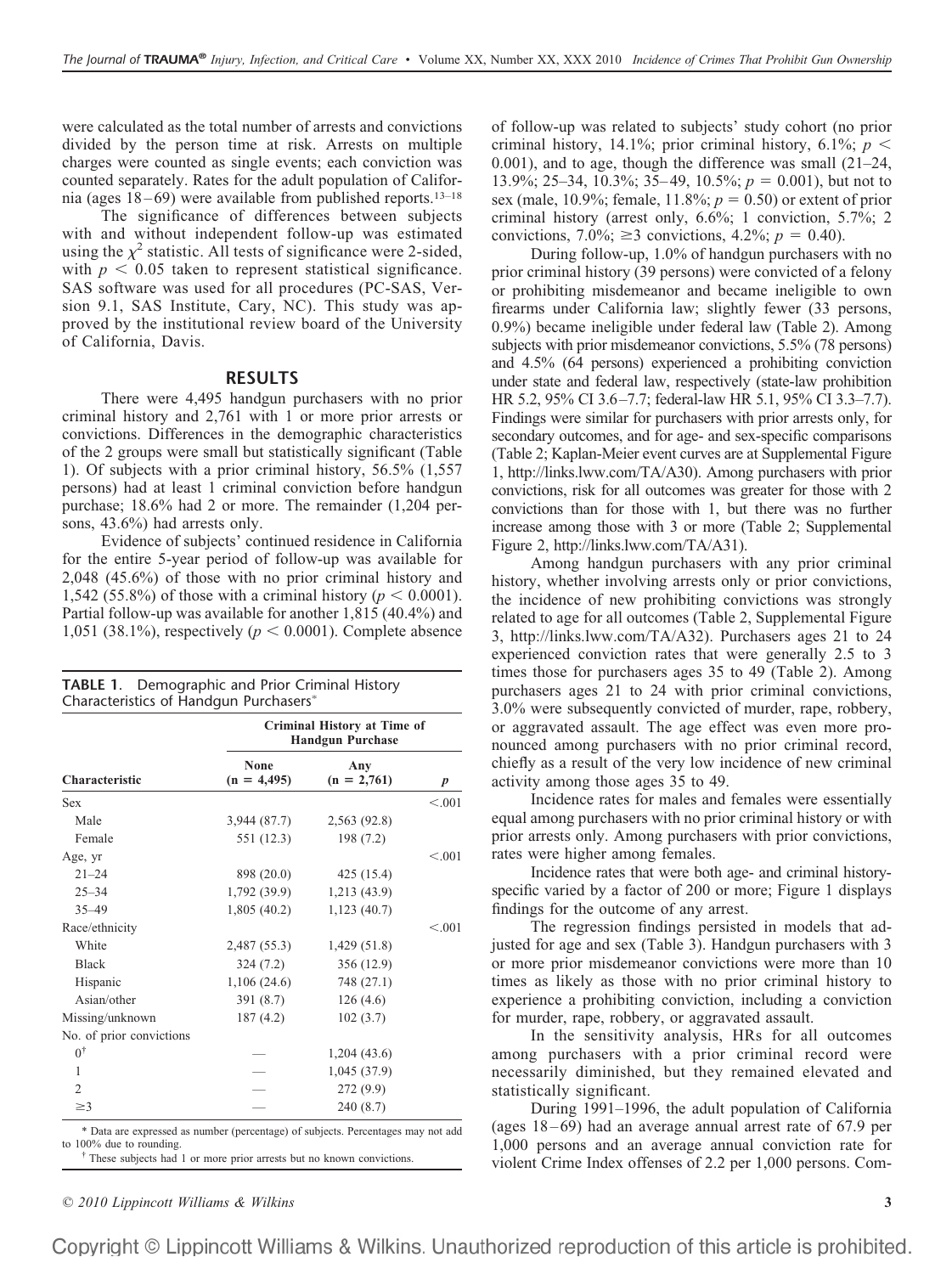|                                                                                       |                   |                         | Arrest for Any Crime                          |                                                                                              |                       | or Violent Misdemeanor<br>(California Prohibition)<br>Conviction for Felony |                                         |                      | Domestic Violence Misdemeanor<br>Conviction for Felony or<br>(Federal Prohibition) |                                      |                       | <b>Conviction for Violent</b><br>Crime Index Crime <sup>+</sup> |                                       |
|---------------------------------------------------------------------------------------|-------------------|-------------------------|-----------------------------------------------|----------------------------------------------------------------------------------------------|-----------------------|-----------------------------------------------------------------------------|-----------------------------------------|----------------------|------------------------------------------------------------------------------------|--------------------------------------|-----------------------|-----------------------------------------------------------------|---------------------------------------|
| Criminal History<br>at Time of<br>Handgun<br>Purchase                                 | Subjects<br>No.of | Arrested<br>No. (%)     | 1,000 Person<br>Events per<br>No. of<br>Years | Crude HR<br>$\widehat{\sigma}$<br>(95%                                                       | Convicted<br>No. (%)  | 1,000 Person<br>Events per<br>No. of<br>Years                               | Crude HR<br>$(95%$ CI)                  | Convicted<br>No. (%) | 1,000 Person<br>Events per<br>No. of<br><b>Years</b>                               | Crude HR<br>$(95%$ CI)               | Convicted<br>No. (%)  | 1,000 Person<br>Events per<br>No. of<br>Years                   | Crude HR<br>$(95%$ CI)                |
| All subjects<br>None                                                                  | 3,863             | 144(3.7)                | 9.3                                           | 1.0 (Referent)                                                                               | 39(1.0)               | 2.5                                                                         | 1.0 (Referent)                          | 33 (0.9)             | 2.1                                                                                | 1.0 (Referent)                       | 11(0.3)               | 0.7                                                             | 1.0 (Referent)                        |
| Female<br>Male<br>Sex                                                                 | 3,390<br>473      | 128(3.8)<br>16(3.4)     | 9.4<br>8.5                                    |                                                                                              | 35(1.0)<br>4(0.9)     | 2.5<br>2.1                                                                  |                                         | 29(0.9)<br>4(0.9)    | $\frac{2}{3}$ $\frac{1}{3}$                                                        |                                      | 10(0.3)<br>$1\ (0.2)$ | $0.7\,$<br>0.5                                                  |                                       |
| $21 - 24$<br>Age, yr                                                                  | 746               | 75 (10.1)               | 25.2                                          |                                                                                              | 22(3.0)               | $\overline{7.1}$                                                            |                                         | 20(2.7)              | 6.4                                                                                |                                      | 8(1.1)                | 2.5                                                             |                                       |
| $35 - 49$<br>$25 - 34$                                                                | 1,549<br>1,568    | 66(4.3)<br>3(0.2)       | 10.5<br>0.5                                   |                                                                                              | 16(1.0)<br>$1\ (0.1)$ | 2.5<br>0.2                                                                  |                                         | 12(0.8)<br>1(0.1)    | 1.9<br>0.2                                                                         |                                      | 3(0.2)<br>$\circ$     | 0.5<br>$\circ$                                                  |                                       |
| All subjects<br>Arrest(s) only                                                        | 1,124             | 272 (24.2)              | 64.8                                          | $6.9(5.6 - 8.4)$                                                                             | 82(7.3)               | 17.4                                                                        | $7.0(4.8 - 10.3)$                       | 72(6.4)              | 15.2                                                                               | $7.3(4.8 - 11.0)$                    | 26(2.3)               | 5.4                                                             | $7.8(3.9-15.8)$                       |
| Sex                                                                                   |                   |                         |                                               |                                                                                              |                       |                                                                             |                                         |                      |                                                                                    |                                      |                       |                                                                 |                                       |
| Female<br>Male                                                                        | 1,045<br>79       | 252 (24.1)<br>20(25.3)  | 64.9<br>64.0                                  | $7.5(3.9-14.6)$<br>$6.8(5.5 - 8.4)$                                                          | 77 (7.4)<br>5(6.3)    | 17.6<br>14.3                                                                | 7.0 $(4.7 - 10.4)$<br>$6.9(1.9 - 25.7)$ | 67(6.4)<br>5(6.3)    | 15.2<br>14.3                                                                       | $7.3(4.7 - 11.3)$<br>$6.9(1.9-25.7)$ | 26(2.5)<br>$\circ$    | 5.8<br>$\circ$                                                  | 8.1 (3.9-16.8)                        |
| $21 - 24$<br>Age, yr                                                                  | 221               |                         | 91.4                                          |                                                                                              |                       |                                                                             |                                         | 18(8.1)              | 19.1                                                                               | $3.0(1.6-5.6)$                       |                       |                                                                 | $2.0(0.7 - 6.3)$                      |
| $25 - 34$                                                                             | 515               | 72 (32.6)<br>143 (27.8) | 76.8                                          | $3.6(2.6-4.9)$<br>$7.2 (5.4 - 9.7)$                                                          | 23 (10.4)<br>46 (8.9) | 21.4<br>24.7                                                                | $8.6(4.9-15.1)$<br>$3.5(1.9 - 6.3)$     | 42(8.2)              | 19.4                                                                               | $10.4 (5.5 - 19.8)$                  | 5(2.3)<br>19(3.7)     | 8.6<br>5.1                                                      | $18.6(5.5-62.7)$                      |
| $35 - 49$                                                                             | 388               | 57 (14.7)               | 36.9                                          | $76.4(23.9 - 244.0)$                                                                         | 13(3.4)               | 7.9                                                                         | 49.5 (6.5-378.6)                        | 12(3.1)              | 7.3                                                                                | 45.6 (5.9–350.9)                     | 2(0.5)                | 1.2                                                             | $\circ$                               |
| Misdemeanor<br>conviction(s)                                                          |                   |                         |                                               |                                                                                              |                       |                                                                             |                                         |                      |                                                                                    |                                      |                       |                                                                 |                                       |
| All subjects                                                                          | 1,419             | 298 (21.0)              | 54.6                                          | $5.8(4.8 - 7.1)$                                                                             | 78 (5.5)              | 12.9                                                                        | $5.2(3.6 - 7.7)$                        | 64 (4.5)             | 10.5                                                                               | 5.1 $(3.3 - 7.7)$                    | 22(1.6)               | 3.5                                                             | 5.2 $(2.5-10.6)$                      |
| Male<br>Sex                                                                           | 1,313             | 275 (20.9)              | 54.2                                          | $5.7(4.6 - 7.1)$                                                                             | 69 (5.3)              | 12.2                                                                        | $4.9(3.2 - 7.3)$                        | 55 (4.2)             | 9.7                                                                                | $4.7(3.0 - 7.3)$                     | 20(1.5)               | 3.5                                                             | 4.9 $(2.3 - 10.4)$                    |
| Female                                                                                | 106               | 23 (21.7)               | 60.3                                          | $7.0(3.7-13.3)$                                                                              | 9(8.5)                | 21.2                                                                        | $10.2(3.1 - 33.2)$                      | 9(8.5)               | 21.2                                                                               | $10.2(3.1 - 33.2)$                   | 2(1.9)                | 4.5                                                             | $8.7(0.8-95.9)$                       |
| $21 - 24$<br>Age, yr                                                                  | 165               | 53 (32.1)               | 92.8                                          | $3.6(2.5-5.1)$                                                                               | 14(8.5)               | 19.9                                                                        | $2.8(1.4-5.5)$                          | 13 (7.9)             | 18.4                                                                               | $2.9(1.4-5.8)$                       | 5(3.0)                | 6.8                                                             |                                       |
| $25 - 34$                                                                             | 612               | 147 (24.0)              | 63.0                                          | $6.0(4.5 - 8.0)$                                                                             | 40 (6.5)              | 15.3                                                                        | $6.2(3.5 - 11.0)$                       | 31(5.1)              | $11.8\,$                                                                           | $6.4(3.3 - 12.4)$                    | 11(1.8)               | $\overline{4}$                                                  | $8.9(2.5 - 31.9)$<br>$2.7(0.9 - 8.4)$ |
| $35 - 49$                                                                             | 642               | 98 (15.3)               | 38.4                                          | 79.4 (25.2-250.5)                                                                            | 24(3.7)               | 8.7                                                                         | 54.7 (7.4-404.4)                        | 20(3.1)              | 7.3                                                                                | 45.4 (6.1-338.6)                     | 6(0.9)                | 2.2                                                             | $\circ$                               |
| No. of prior<br>convictions                                                           |                   |                         |                                               |                                                                                              |                       |                                                                             |                                         |                      |                                                                                    |                                      |                       |                                                                 |                                       |
| $\overline{a}$                                                                        | 972               | 181 (18.6)              | 48.0                                          | 5.1 $(4.1 - 6.4)$                                                                            | 42 (4.3)              | 10.1                                                                        | 4.1 $(2.6 - 6.3)$                       | 32(3.3)              | 7.6                                                                                | $3.7(2.3 - 6.0)$                     | 13(1.3)               | 3.1                                                             | $4.4(2.0 - 9.9)$                      |
| $\sim$                                                                                | 242               | 62(25.6)                | 67.9                                          | $7.2(5.4 - 9.7)$                                                                             | 20(8.3)               | 19.5                                                                        | $7.9(4.6-13.5)$                         | 17(7.0)              | 16.5                                                                               | $7.9(4.4-14.2)$                      | 5(2.1)                | $4.7$                                                           | $6.9(2.4-19.8)$                       |
| $\ddot{3} +$                                                                          | 205               | 55 (26.8)               | 71.6                                          | $7.6(5.6 - 10.4)$                                                                            | 16(7.8)               | 18.3                                                                        | $7.4(4.2 - 13.3)$                       | 15(7.3)              | 17.1                                                                               | $8.2(4.5-15.1)$                      | 4(2.0)                | 4.4                                                             | $6.5(2.1 - 20.3)$                     |
| <sup>†</sup> Murder, forcible rape, robbery, aggravated assault.<br>HR, hazard ratio. |                   |                         |                                               | * Limited to subjects for whom follow-up independent of new criminal activity was available. |                       |                                                                             |                                         |                      |                                                                                    |                                      |                       |                                                                 |                                       |

**4** *© 2010 Lippincott Williams & Wilkins*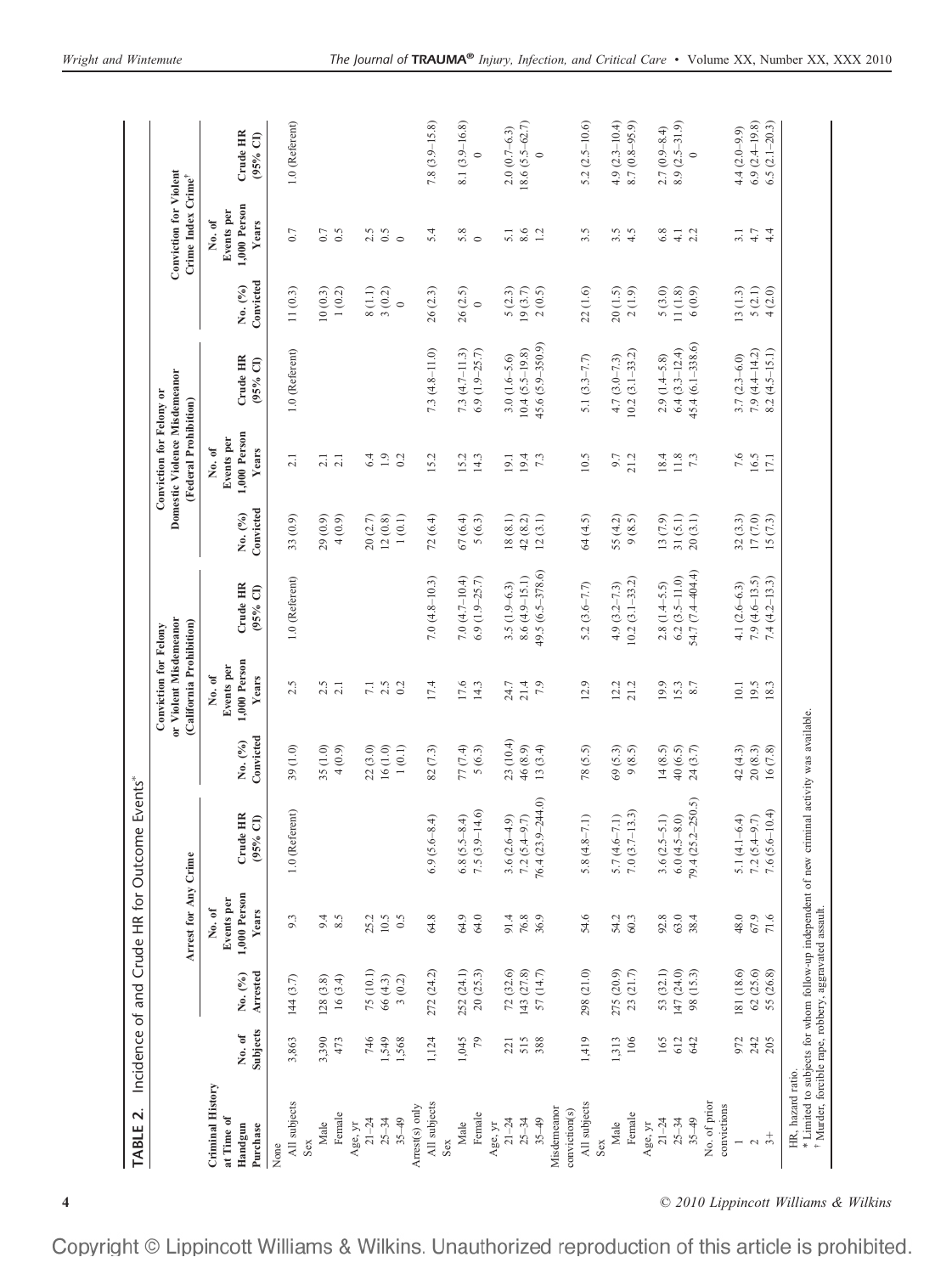

**Criminal History at Time of Handgun Purchase** 

Figure 1. Incidence rates for arrest after handgun purchase for purchasers grouped by age and extent of prior criminal history.

| Characteristic            | <b>Arrest for</b><br><b>Any Crime</b><br><b>Adjusted HR</b><br>$(95\% \text{ CI})$ | <b>Conviction for Felony or</b><br><b>Prohibiting Misdemeanor</b><br>(California Prohibition)<br>Adjusted HR (95% CI) | <b>Conviction for Felony or</b><br><b>Domestic Violence Misdemeanor</b><br>(Federal Prohibition)<br>Adjusted HR (95% CI) | <b>Conviction for Violent</b><br>Crime Index Crime <sup>†</sup><br>Adjusted HR (95% CI) |
|---------------------------|------------------------------------------------------------------------------------|-----------------------------------------------------------------------------------------------------------------------|--------------------------------------------------------------------------------------------------------------------------|-----------------------------------------------------------------------------------------|
| $Arrest(s)$ only          |                                                                                    |                                                                                                                       |                                                                                                                          |                                                                                         |
| No criminal history       | 1.0 (Referent)                                                                     | 1.0 (Referent)                                                                                                        | 1.0 (Referent)                                                                                                           | 1.0 (Referent)                                                                          |
| 1 or more                 | $6.7(5.5-8.2)$                                                                     | $6.7(4.6-9.8)$                                                                                                        | $7.0(4.6-10.6)$                                                                                                          | $7.0(3.5-14.2)$                                                                         |
| <b>Sex</b>                |                                                                                    |                                                                                                                       |                                                                                                                          |                                                                                         |
| Male                      | $1.0(0.7-1.4)$                                                                     | $1.2(0.6-2.3)$                                                                                                        | $1.0(0.5-1.9)$                                                                                                           | $3.2(0.4-23.6)$                                                                         |
| Female                    | 1.0 (Referent)                                                                     | 1.0 (Referent)                                                                                                        | 1.0 (Referent)                                                                                                           | 1.0 (Referent)                                                                          |
| Age, yr                   |                                                                                    |                                                                                                                       |                                                                                                                          |                                                                                         |
| $21 - 24$                 | $4.9(3.6-6.6)$                                                                     | $5.9(3.2-10.8)$                                                                                                       | $5.3(2.8-10.0)$                                                                                                          | $11.7(2.6 - 51.8)$                                                                      |
| $25 - 34$                 | $3.1(2.3-4.1)$                                                                     | $3.7(2.0-6.5)$                                                                                                        | $3.4(1.9-6.3)$                                                                                                           | $8.9(2.1 - 38.0)$                                                                       |
| $35 - 49$                 | 1.0 (Referent)                                                                     | 1.0 (Referent)                                                                                                        | 1.0 (Referent)                                                                                                           | 1.0 (Referent)                                                                          |
| Misdemeanor conviction(s) |                                                                                    |                                                                                                                       |                                                                                                                          |                                                                                         |
| No criminal history       | 1.0 (Referent)                                                                     | 1.0 (Referent)                                                                                                        | 1.0 (Referent)                                                                                                           | 1.0 (Referent)                                                                          |
| 1                         | $5.6(4.5-6.9)$                                                                     | $4.5(2.9-6.9)$                                                                                                        | 4.2 $(2.5-6.8)$                                                                                                          | $4.9(2.2 - 11.1)$                                                                       |
| 2                         | $9.0(6.7-12.2)$                                                                    | $9.9(5.7-17.1)$                                                                                                       | $10.4(5.7-18.8)$                                                                                                         | $9.2(3.1-26.8)$                                                                         |
| $3+$                      | $11.4(8.3-15.7)$                                                                   | $11.6(6.4-21.2)$                                                                                                      | $13.6(7.2 - 25.6)$                                                                                                       | $11.0(3.4 - 35.6)$                                                                      |
| Sex                       |                                                                                    |                                                                                                                       |                                                                                                                          |                                                                                         |
| Male                      | $1.0(0.7-1.3)$                                                                     | $0.8(0.4-1.4)$                                                                                                        | $0.6(0.3-1.1)$                                                                                                           | $0.9(0.3-3.1)$                                                                          |
| Female                    | 1.0 (Referent)                                                                     | 1.0 (Referent)                                                                                                        | 1.0 (Referent)                                                                                                           | 1.0 (Referent)                                                                          |
| Age, yr                   |                                                                                    |                                                                                                                       |                                                                                                                          |                                                                                         |
| $21 - 24$                 | $4.9(3.7-6.4)$                                                                     | $5.3(3.1-9.1)$                                                                                                        | $6.1(3.5-10.8)$                                                                                                          | $7.7(2.8-20.9)$                                                                         |
| $25 - 34$                 | $2.4(1.9-3.1)$                                                                     | $2.6(1.6-4.1)$                                                                                                        | $2.4(1.4-4.1)$                                                                                                           | $2.6(1.0-6.9)$                                                                          |
| $35 - 49$                 | 1.0 (Referent)                                                                     | 1.0 (Referent)                                                                                                        | 1.0 (Referent)                                                                                                           | 1.0 (Referent)                                                                          |

HR, hazard ratio.

\* Limited to subjects for whom follow-up independent of new criminal activity was available. HRs are adjusted for all variables in the table.

† Murder, forcible rape, robbery, aggravated assault.

parison rates in our study population (Table 4) were substantially lower for handgun purchasers with no prior criminal history but were generally higher, except for subjects ages 35 to 49, among those with prior arrests or convictions.

Of all subjects with a prior criminal history, 62.6% (1,729 persons) had been charged with a violent misdemeanor within 10 years of their handgun purchase, or with a felony. This was true for 60 (76.9%) of the 78 handgun purchasers with prior misdemeanor convictions who were later convicted of crimes that prohibited them from owning guns under California law, and 52 (81.3%) of the 64 persons with prior misdemeanor convictions who later became ineli-

*© 2010 Lippincott Williams & Wilkins* **5**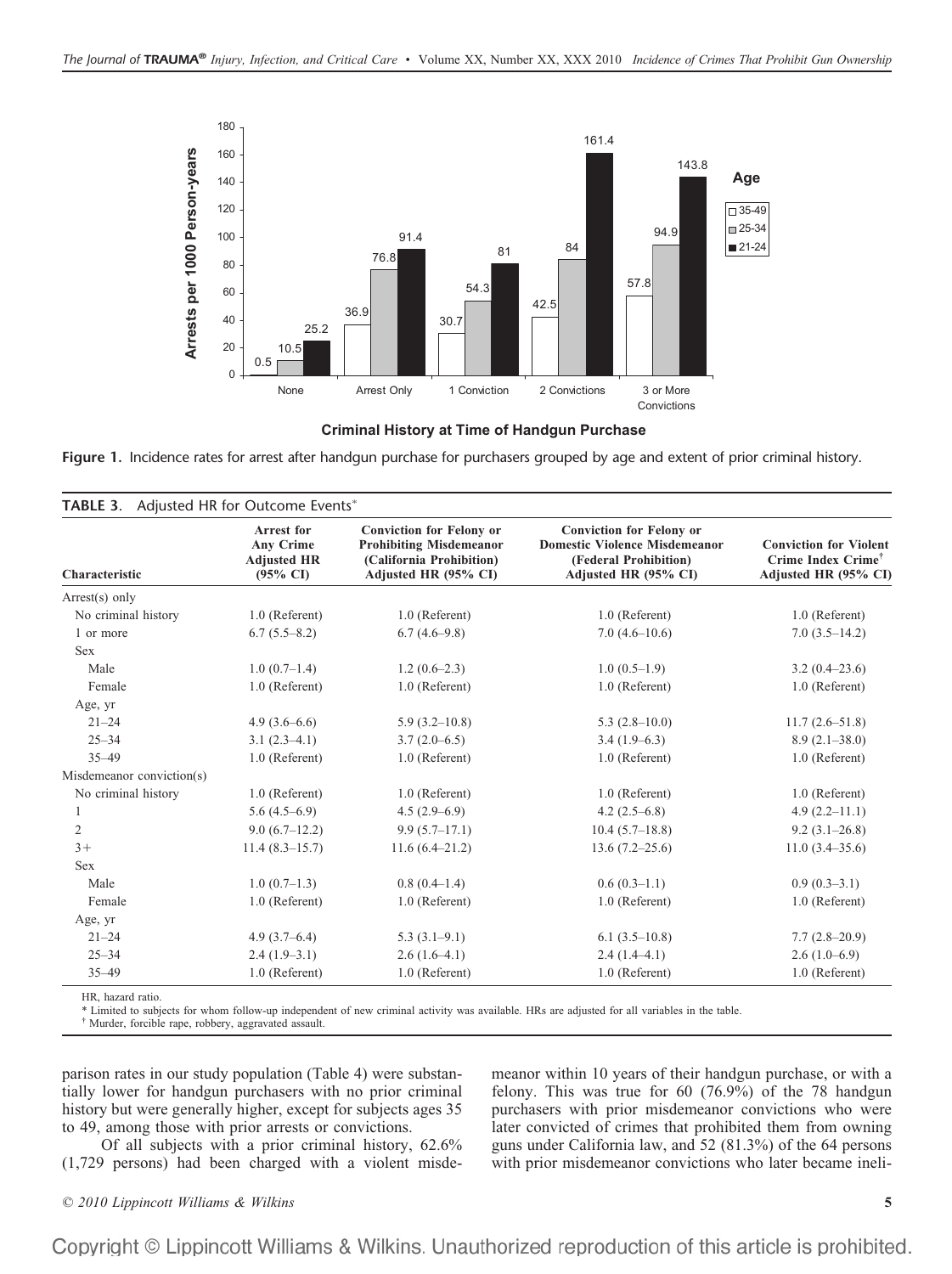|                                                        | Events per 1,000 Person-Years         |                                                           |  |
|--------------------------------------------------------|---------------------------------------|-----------------------------------------------------------|--|
| <b>Criminal History at Time</b><br>of Handgun Purchase | <b>Arrest for</b><br><b>Any Crime</b> | <b>Conviction for Violent</b><br><b>Crime Index Crime</b> |  |
| None                                                   |                                       |                                                           |  |
| All subjects                                           | 13.9                                  | 0.7                                                       |  |
| Sex                                                    |                                       |                                                           |  |
| Male                                                   | 13.8                                  | 0.7                                                       |  |
| Female                                                 | 14.5                                  | 0.5                                                       |  |
| Age, yr                                                |                                       |                                                           |  |
| $21 - 24$                                              | 35.2                                  | 2.5                                                       |  |
| $25 - 34$                                              | 16.1                                  | 0.5                                                       |  |
| $35 - 49$                                              | 0.6                                   | $\theta$                                                  |  |
| Arrest(s) only                                         |                                       |                                                           |  |
| All subjects                                           | 87                                    | 6.5                                                       |  |
| Sex                                                    |                                       |                                                           |  |
| Male                                                   | 87.8                                  | 7.0                                                       |  |
| Female                                                 | 76.8                                  | $\Omega$                                                  |  |
| Age, yr                                                |                                       |                                                           |  |
| $21 - 24$                                              | 130.2                                 | 5.0                                                       |  |
| $25 - 34$                                              | 92.1                                  | 10.6                                                      |  |
| $35 - 49$                                              | 54.4                                  | 1.8                                                       |  |
| Misdemeanor conviction(s)                              |                                       |                                                           |  |
| All subjects                                           | 77.2                                  | 4.6                                                       |  |
| Sex                                                    |                                       |                                                           |  |
| Male                                                   | 74.8                                  | 4.6                                                       |  |
| Female                                                 | 107.8                                 | 4.4                                                       |  |
| Age, yr                                                |                                       |                                                           |  |
| $21 - 24$                                              | 154.2                                 | 12.0                                                      |  |
| $25 - 34$                                              | 83.3                                  | 5.1                                                       |  |
| $35 - 49$                                              | 50.6                                  | 2.1                                                       |  |
| No. of convictions                                     |                                       |                                                           |  |
| $\mathbf{1}$                                           | 65.2                                  | 4.0                                                       |  |
| $\overline{2}$                                         | 95.9                                  | 7.5                                                       |  |
| $3+$                                                   | 111.3                                 | 4.4                                                       |  |

| <b>TABLE 4.</b> Total-Event Rates of Arrest for Any Crime and of |
|------------------------------------------------------------------|
| Conviction for a Violent Crime Index Crime* <sup>†</sup>         |

\* Measured as the total number of events per 1,000 person-years over the period of follow-up. Comparison rates for the general adult population of California (ages 18 – 69) were 67.9 per 1,000 persons per year for any arrest and 2.2 per 1,000 persons per year for a conviction for a violent Crime Index crime.

<sup>†</sup> Murder, forcible rape, robbery, aggravated assault.

gible to own guns under federal law. Prior felony or violent misdemeanor convictions would have prohibited the handgun purchases that led to their inclusion in the study.

### **DISCUSSION**

In this population of legal purchasers of handguns, the incidence of felonious and violent criminal activity among those with no prior criminal history was quite low. Only 1% of them, and only 1 individual among the 1,568 such purchasers ages 35 to 49, were convicted of a felony or violent misdemeanor over 5 years of follow-up. In the 1 prior study of such a population, just 10% of handgun purchasers with no prior criminal history were charged with new criminal activity during 15 years after purchasing their guns.4

But for handgun purchasers with a prior criminal history, whether involving prior convictions or only arrests, the findings were quite different. Approximately 20% to 25% of these subjects were arrested during follow-up; approximately 5% to 7% were convicted of a felony or violent misdemeanor. Their risk for all outcomes, adjusted by age and sex, was increased by a factor of between 5 and 8. There appeared to be a dose-response effect; relative risks for all outcomes were higher for those with multiple prior misdemeanor convictions than for those with just 1.

As predicted, age was inversely associated with absolute risk for all outcomes. This effect was quite large among handgun buyers with no prior criminal history, for whom incidence rates among those ages 21 to 24 were 30 to 50 times higher than rates among those ages 35 to 49. Among handgun buyers with a prior criminal history, however, rates for persons ages 21 to 24 were generally only 2 to 3 times higher than rates for persons ages 35 to 49. Conversely, there were age-related increases in the relative risk associated with a prior criminal history. For handgun buyers ages 35 to 49, relative risks associated with a prior arrest or conviction were greater than 40.

The most remarkable differences were seen when age and criminal history were considered together. Across all outcomes, handgun purchasers ages 21 to 24 with multiple prior misdemeanor convictions had incidence rates that were at least 200 times those for purchasers ages 35 to 49 with no prior criminal history.

Findings related to sex were sometimes unexpected. Within-group absolute event rates for males and females often differed little and were sometimes higher for females than for males, suggesting that, at least in this population, prior criminal history is more important than gender as a predictor of future criminal activity. Relative risks associated with prior misdemeanor convictions were greater for females than for males.

For 3 reasons, our results probably underestimate the true incidence of felonious and violent criminal activity leading to a prohibition on firearm ownership in our study population. First, we were unable to identify subjects who had been placed under felony indictment during follow-up or had become subject to domestic violence restraining orders; both events prohibit firearm possession under federal and state law. At any time, there are approximately 200,000 domestic violence restraining orders in force in California, not including temporary orders.19 Second, our relatively short period of follow-up makes it likely that a meaningful fraction of arrests for prohibiting crimes among our study subjects had not been adjudicated; additional instances of prohibition probably occurred when those verdicts were handed down. Last is incomplete reporting by the courts of convictions when they occur, a problem common to all criminal justice records systems.20

One additional factor reduced our estimation of the incidence of ineligibility to possess firearms in this population under federal law only. We were unable to identify as domestic violence offenses those cases in which a subject was convicted on a charge of simple assault (or a similarly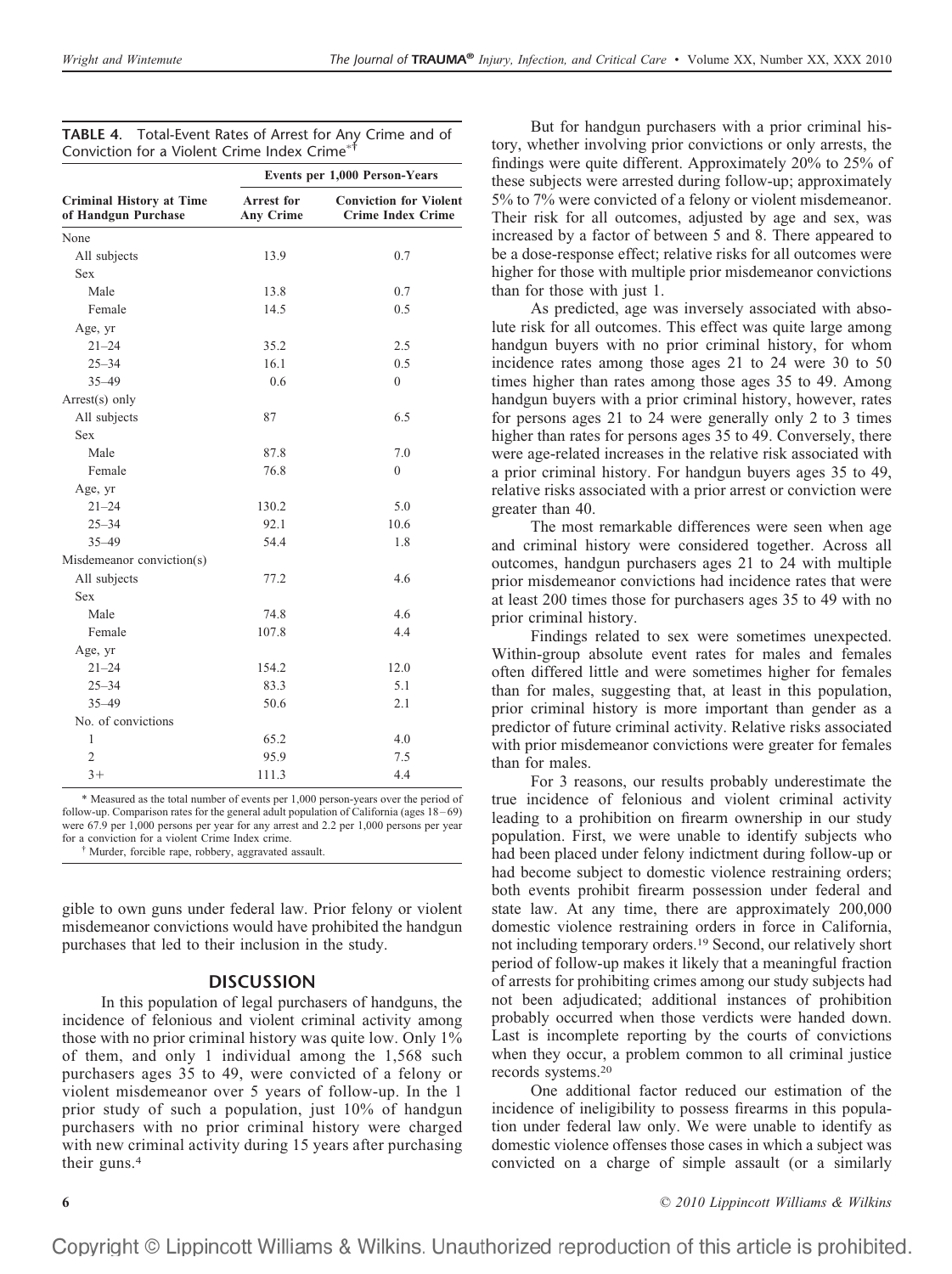nonspecific offense) and had a domestic relationship with the victim. Although such convictions have recently been found to be "misdemeanor crime[s] of domestic violence" by the Supreme Court, the facts of individual cases must be known to make a determination.21

To an even greater extent, for all the reasons just given and 1 more, our results probably underestimate the incidence of new ineligibility under federal law among persons who purchase handguns from licensed retailers in much of the United States. Since 1991, California has prohibited persons convicted of nearly all violent misdemeanors from purchasing firearms. Such persons are therefore excluded from our study population, but they remain able to purchase firearms elsewhere. They are at especially high risk for subsequent criminal activity after handgun purchase. In a prior study, as compared with purchasers with no prior criminal history, handgun purchasers with 2 or more prior convictions for violent misdemeanors had a 15-fold increase in risk of arrest for murder, rape, robbery, or aggravated assault.<sup>4</sup>

#### **Limitations**

As just described, California's population of legal handgun purchasers is systematically different from such populations in other states. Replications of this study would be very helpful. To our knowledge, however, no other state has the requisite information and makes it available for analysis. We did not study handgun purchasers above 50 years of age, as we believed that they were at relatively low risk for serious criminal activity. Because we relied on published arrest and conviction rates for the general population of California, our comparisons are not age- and sexspecific and are not adjusted for differences in those characteristics. Our sample was structured to maximize statistical power, and purchasers with a prior criminal history are overrepresented.

It is also possible that the incidence of criminal activity among handgun purchasers that leads to a prohibition on firearm ownership has fallen since our study period. California's adult felony arrest and conviction rates have fallen by 18% and 12%, respectively, from 1991–1996 to 2007, the most recent year for which data are available.18

Most of our outcome measures were based on convictions criminal justice events that resulted in a change in legal status regarding firearm ownership. We did not measure the incidence of felonious or violent criminal activity per se, for which arrest would have been more suitable<sup>9-11</sup> and for which rates would have been higher.<sup>4,6,7</sup>

### **Implications**

The frequency of felonious and violent criminal activity among authorized purchasers of handguns leads to 2 considerations. First, it may be desirable to require a criminal records background check before all purchases of firearms to identify prospective purchasers who have become ineligible since a prior background check, if any, was done. In most states that already occurs when the purchase is made from a licensed dealer, but there is an important exception. In 14 states containing 26% of the population, holders of permits to carry concealed firearms are exempt from background checks while the permits remain in effect—4 or 5 years—and any eligible person who requests such a permit must be given one.22 Our findings suggest that a considerable number of these permit holders will have become ineligible to purchase firearms before their permits have expired.

Only 6 states require a background check for all, or nearly all, firearm purchases. In 33 states private individuals may sell firearms directly, without the participation of a licensed retailer.2 Such transactions account for as many as  $40\%$  of all firearms acquisitions nationwide,<sup>23</sup> and background checks are not required.

Second, if the incidence of serious criminal activity among gun purchasers with a prior criminal history is deemed unacceptable, 2 additional interventions may be worthy of consideration. One is to expand the criteria for denial of firearm purchase, which has been shown to reduce the risk of violent and firearm-related crime among those directly affected by about 25%.7 The second is to work aggressively for the conviction of persons charged with prohibiting offenses when supported by the facts. More than 75% of the handgun purchasers with prior misdemeanor convictions who were later convicted of crimes that prohibited gun ownership had been charged with prohibiting offenses before purchasing their guns.

When records of gun purchases are retained, the same data that are now used to screen for prohibiting criminal activity among prospective gun purchasers can be used to screen for gun ownership among persons who have committed a prohibiting criminal act. Risk for criminal recidivism is highest after an index event and declines steadily, and a person recently convicted of a felony or violent misdemeanor who has previously purchased firearms—and is now prohibited from possessing them—might be given a high priority for intervention in a comprehensive violence prevention program. Two existing programs could serve as models, but neither has been subjected to a rigorous outcome evaluation. The Federal Bureau of Investigation and the Bureau of Alcohol, Tobacco, Firearms and Explosives have successfully retrieved hundreds of firearms from prohibited persons who acquired them when the 3-day waiting period mandated by federal law expired before their background checks were completed.24 Since 2006, the California Department of Justice's Armed and Prohibited Persons System has identified prior handgun purchasers among newly prohibited persons. Hundreds of firearms have been retrieved.<sup>25</sup>

#### **ACKNOWLEDGMENTS**

*We appreciate the technical assistance of Barbara Claire, Vanessa McHenry, Carrie Parham, Kevin Grassel, Melissa Garcia, and Jason Baker, all current or former staff members at the Violence Prevention Research Program. Their contributions were made in the course of their employment by the University of California, Davis. We thank the California Department of Justice for providing the data.*

#### **REFERENCES**

- 1. *United States Code,* Title 18, Part 1, Chapter 44, Section 922.
- 2. Bureau of Justice Statistics. *Survey of State Procedures Related to Firearm Sales, 2005.* (Report no. NCJ 214645). Washington, DC: Bureau of Justice Statistics; 2006.

*© 2010 Lippincott Williams & Wilkins* **7**